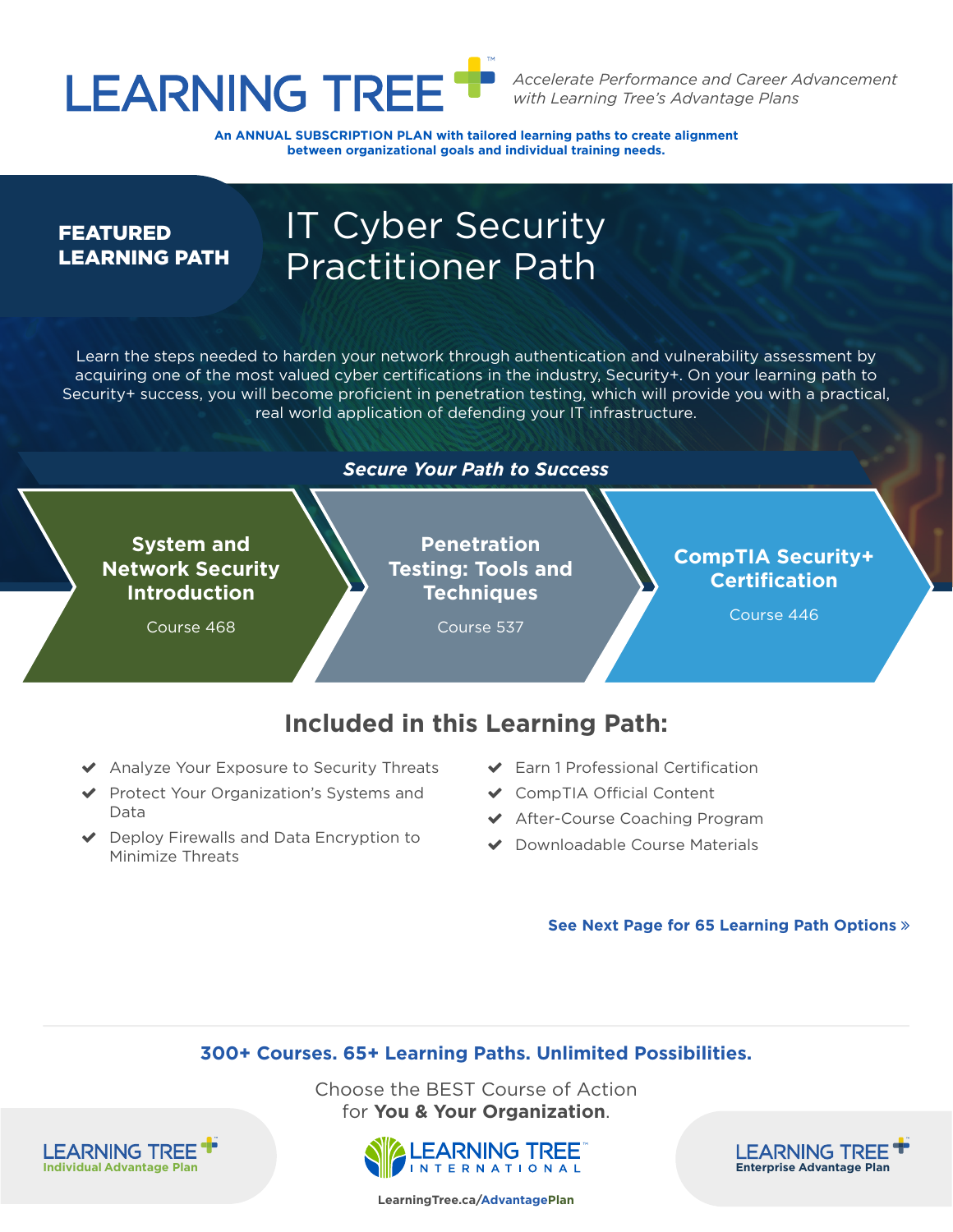### <span id="page-1-0"></span>LEARNING TREE<sup>T</sup> | Learning Paths

**Preparing for Career Advancement & Advancing Organizational Performance**

advance careers.

Choose from a comprehensive range of role-based courses to meet job and certification requirements. These recommended paths, taught by our highly experienced Real-World Instructors will help build the skills necessary to boost productivity and

#### "Learning Tree's cyber security training exposed me to a number of key security areas, such as vulnerability tools, tactics, and techniques that will **enhance my ability to identify, assess, and mitigate potential risks** to my organization."

Cyber Security Course 589 — R. Sanchez, Threat Analyst U.S. Department of Defense

| <b>PATHWAY TITLE</b>                                               | <b>COURSE1</b><br>$\boldsymbol{\Sigma}$                                                               | <b>COURSE 2</b><br>$\boldsymbol{\Sigma}$                                                              | <b>COURSE 3</b>                                                                                                  |
|--------------------------------------------------------------------|-------------------------------------------------------------------------------------------------------|-------------------------------------------------------------------------------------------------------|------------------------------------------------------------------------------------------------------------------|
| <b>AGILE &amp; SCRUM</b>                                           |                                                                                                       |                                                                                                       |                                                                                                                  |
| <b>Agile Coach (ICAgile Certified)</b>                             | <b>Agile Fundamentals Training</b><br>Crs# 918                                                        | <b>Agile Team Facilitation Training</b><br>Crs# 3649                                                  | <b>Agile Coach Training (ICP-</b><br>ACC)<br>Crs# 3648                                                           |
| <b>Agile Software Developer</b>                                    | <b>Agile Fundamentals Training</b><br>Crs# 918                                                        | <b>Agile Testing Strategies and</b><br><b>Practices Training</b><br>Crs# 1815                         | <b>User Experience (UX) Design</b><br><b>Training for Successful</b><br><b>Software Development</b><br>Crs# 1802 |
| <b>Agile Tester (ICAgile Certified)</b>                            | <b>Agile Fundamentals Training</b><br>Crs# 918                                                        | <b>Agile Testing Strategies and</b><br><b>Practices Training</b><br>Crs# 1815                         | <b>Agile Test Automation</b><br><b>Training</b><br>Crs# 1820                                                     |
| <b>SAFe Leader for Government (SAFe Certified)</b>                 | <b>Agile Fundamentals Training</b><br>Crs# 918                                                        | <b>Leading SAFe® (SA Certification)</b><br><b>Training</b><br>Crs# 1817                               | <b>SAFe<sup>®</sup></b> for Government<br><b>Training</b><br>Crs# 1826                                           |
| <b>Certified Scrum Product Owner (Scrum Alliance</b><br>Certified) | <b>Agile Fundamentals Training</b><br>Crs# 918                                                        | <b>Certified Scrum Product Owner®</b><br>(CSPO) Certification Training<br>Crs# 1814                   |                                                                                                                  |
| Agile Product Owner (ICAgile Certified)                            | <b>Agile Fundamentals Training</b><br>Crs# 918                                                        | <b>Agile Product Ownership</b><br>Training Crs# 3646                                                  |                                                                                                                  |
| <b>Certified Agile Project Manager (ICAgile)</b>                   | <b>Introduction to Project</b><br><b>Management Training</b><br>Crs# 296                              | <b>Agile Fundamentals Training</b><br>Crs# 918                                                        | <b>Agile Project and Delivery</b><br><b>Management Training</b><br>Crs# 3644                                     |
| Agile Delivery Manager (ICAgile Certified)                         | <b>Agile Fundamentals Training</b><br>Crs# 918                                                        | <b>Agile Project and Delivery</b><br><b>Management Training</b><br>Crs# 3644                          | <b>Delivery at Scale Training</b><br>Crs# 3645                                                                   |
| <b>Agile Leader</b>                                                | <b>Agile Fundamentals Training</b><br>Crs# 918                                                        | <b>Management Skills Training</b><br>Crs# 290                                                         | <b>Agile Leadership Training</b><br>Crs# 3401                                                                    |
| <b>Certified Scrum Master (Scrum Alliance Certified)</b>           | <b>Agile Fundamentals Training</b><br>Crs# 918                                                        | <b>Certified ScrumMaster®</b><br><b>Certification Training Crs# 1813</b>                              | <b>Advanced Certified</b><br><b>ScrumMaster® (A-CSM)</b><br>Training Crs# 1823                                   |
| <b>Disciplined Agile Scrum Master</b>                              | <b>Agile Fundamentals Training</b><br>Crs# 918                                                        | <b>PMI-Agile Certified Practitioner</b><br>(PMI-ACP) <sup>®</sup> Training Crs# 3605                  | <b>Disciplined Agile Scrum</b><br><b>Master (DASM) Certification</b><br>Training Crs# 1840                       |
| Software Development Project Manager                               | <b>Project Management for Software</b><br><b>Development Training Crs# 340</b>                        | <b>Use Case Training for User and</b><br><b>System Requirements Crs# 218</b>                          | <b>Agile Fundamentals Training</b><br>Crs# 918                                                                   |
| <b>BUSINESS ANALYSIS</b>                                           |                                                                                                       |                                                                                                       |                                                                                                                  |
| <b>Business Analyst</b>                                            | <b>Introduction to Business Analysis</b><br><b>Training: Defining Successful</b><br>Projects Crs# 211 | <b>Developing User Requirements</b><br><b>Training: The Key to Project</b><br><b>Success Crs# 315</b> | <b>Introduction to Modeling for</b><br><b>Business Analysis Training</b><br>Crs# 447                             |

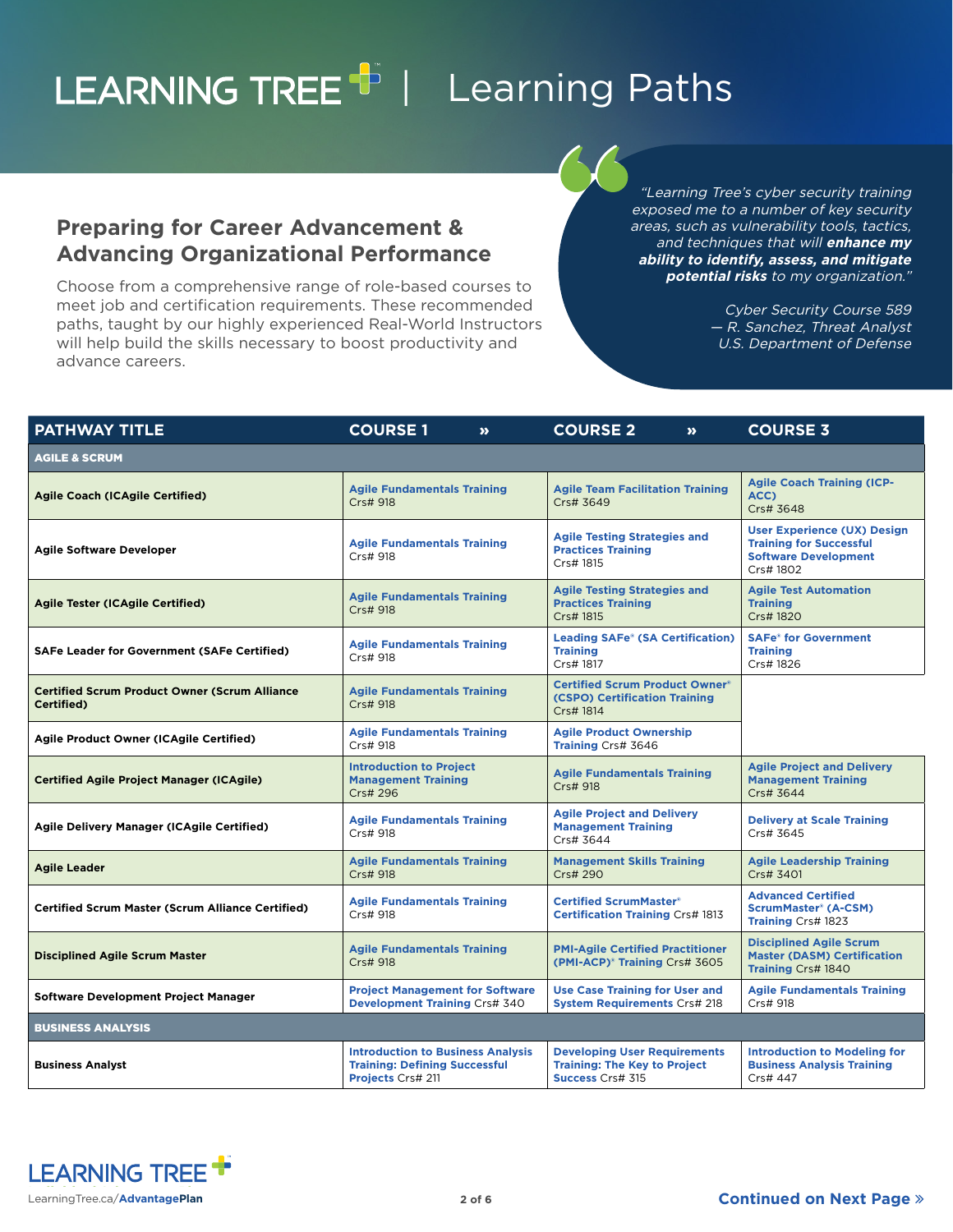## <span id="page-2-0"></span>LEARNING TREE<sup>+</sup> | Learning Paths

| <b>PATHWAY TITLE</b>                          | <b>COURSE1</b><br>$\boldsymbol{\Sigma}$                                                                            | <b>COURSE 2</b><br>$\boldsymbol{\Sigma}$                                                              | <b>COURSE 3</b>                                                                           |
|-----------------------------------------------|--------------------------------------------------------------------------------------------------------------------|-------------------------------------------------------------------------------------------------------|-------------------------------------------------------------------------------------------|
| <b>Business Analyst Leader</b>                | <b>Introduction to Business Analysis</b><br><b>Training: Defining Successful</b><br>Projects Crs# 211              | <b>Business Analyst Soft Skills</b><br>Training Crs# 3504                                             | <b>Introduction to Business</b><br><b>Process Improvement (BPI)</b><br>Training Crs# 3505 |
| <b>CHANGE MANAGEMENT</b>                      |                                                                                                                    |                                                                                                       |                                                                                           |
| <b>Digital Transformation Change Agent</b>    | <b>Organizational Change</b><br>Management: APMG CM™<br><b>Practitioner Certification Crs# 288</b>                 | <b>IT Management Skills Training</b><br>Crs# 906                                                      | <b>Preparing for a Digital</b><br><b>Transformation Initiative</b><br>Training Crs# 3656  |
| <b>Organizational Change Agent</b>            | <b>Complex Project Management</b><br>Training Crs# 287                                                             | <b>Organizational Change</b><br>Management: APMG CM™<br><b>Practitioner Certification</b><br>Crs# 288 |                                                                                           |
| <b>CLOUD</b>                                  |                                                                                                                    |                                                                                                       |                                                                                           |
| <b>Cloud Administrator</b>                    | <b>Introduction to Cloud Computing</b><br>Training Crs# 1200                                                       | <b>AWS Training: A Comprehensive</b><br><b>Introduction to Amazon Web</b><br>Services Crs# 1205       | <b>Preparing for a Digital</b><br><b>Transformation Initiative</b><br>Training Crs# 3656  |
| <b>CYBER SECURITY</b>                         |                                                                                                                    |                                                                                                       |                                                                                           |
| <b>Network and Infrastructure Security</b>    | <b>System and Network Security</b><br><b>Introduction Training Crs# 468</b>                                        | <b>Identity and Access</b><br><b>Management Training Crs# 2056</b>                                    | <b>CompTIA Security+</b><br><b>Certification Training</b><br>Crs# 446                     |
| <b>Risk and Vulnerability Assessment</b>      | <b>Penetration Testing Training: Tools</b><br>and Techniques Crs# 537                                              | <b>Vulnerability Assessment</b><br><b>Training: Protecting Your</b><br><b>Organization Crs# 589</b>   | <b>Cyber Security Risk</b><br><b>Assessment &amp; Management</b><br>Training Crs# 2013    |
| <b>IT Cyber Security Practitioner Path</b>    | <b>System and Network Security</b><br><b>Introduction Crs# 468</b>                                                 | <b>Penetration Testing Training:</b><br><b>Tools and Techniques Crs# 537</b>                          | <b>CompTIA Security+</b><br><b>Certification Training</b><br>Crs# 446                     |
| <b>DATA SCIENCE</b>                           |                                                                                                                    |                                                                                                       |                                                                                           |
| <b>Tableau</b>                                | <b>Tableau Visual Analytics Training</b><br>Crs# 1256                                                              | <b>Advanced Tableau Training</b><br>Crs# 1257                                                         |                                                                                           |
| <b>Data Science Fundamentals</b>              | <b>Introduction to Data Science,</b><br><b>Machine Learning &amp; AI using</b><br><b>Python Training Crs# 1264</b> | <b>Introduction to Decision</b><br><b>Analysis Crs# 1255</b>                                          |                                                                                           |
| Data Science Fundamentals + Visualization     | <b>Introduction to Data Science,</b><br><b>Machine Learning &amp; AI using</b><br><b>Python Training Crs# 1264</b> | <b>Tableau Visual Analytics Training</b><br>Crs# 1256                                                 |                                                                                           |
| <b>Decision Science</b>                       | <b>Introduction to Decision Analysis</b><br>Crs# 1255                                                              | <b>Fundamentals of Statistics for</b><br>Data Science Training Crs# 1265                              |                                                                                           |
| Python                                        | <b>Python Fundamentals Training for</b><br>Non-Programmers Crs# 1904                                               | <b>Introduction to Python Training</b><br>Crs# 1905                                                   | <b>Advanced Python: Best</b><br><b>Practices and Design Patterns</b><br>Crs# 1906         |
| <b>DEVOPS</b>                                 |                                                                                                                    |                                                                                                       |                                                                                           |
| <b>SAFe DevOps Engineer (SAFe Certified)</b>  | <b>Leading SAFe® (SA Certification)</b><br>Training Crs# 1817                                                      | <b>SAFe<sup>®</sup> DevOps (SDP</b><br><b>Certification</b> ) Crs# 1809                               |                                                                                           |
| <b>DevOps Foundations (ICAgile Certified)</b> | <b>Agile Fundamentals Training</b><br>Crs# 918                                                                     | <b>Foundations of DevOps Training</b><br>(ICP-FDO Certification)<br>Crs# 3641                         | <b>Introduction to Microservices</b><br><b>Architecture Training</b><br>Crs# 1850         |
| <b>DevOps Leader (DOI Certified)</b>          | <b>DevOps Foundation® (DOFD)</b><br><b>Certification Training Crs# 3685</b>                                        | <b>DevOps Leader® (DOL)</b><br><b>Certification Training Crs# 3686</b>                                |                                                                                           |
| <b>DevOps SRE Leader (DOI Certified)</b>      | <b>DevOps Foundation® (DOFD)</b><br><b>Certification Training Crs# 3685</b>                                        | <b>Site Reliability Engineering</b><br><b>(SRE) Foundation Certification</b><br>Training Crs# 3694    |                                                                                           |
| <b>ITIL</b>                                   |                                                                                                                    |                                                                                                       |                                                                                           |

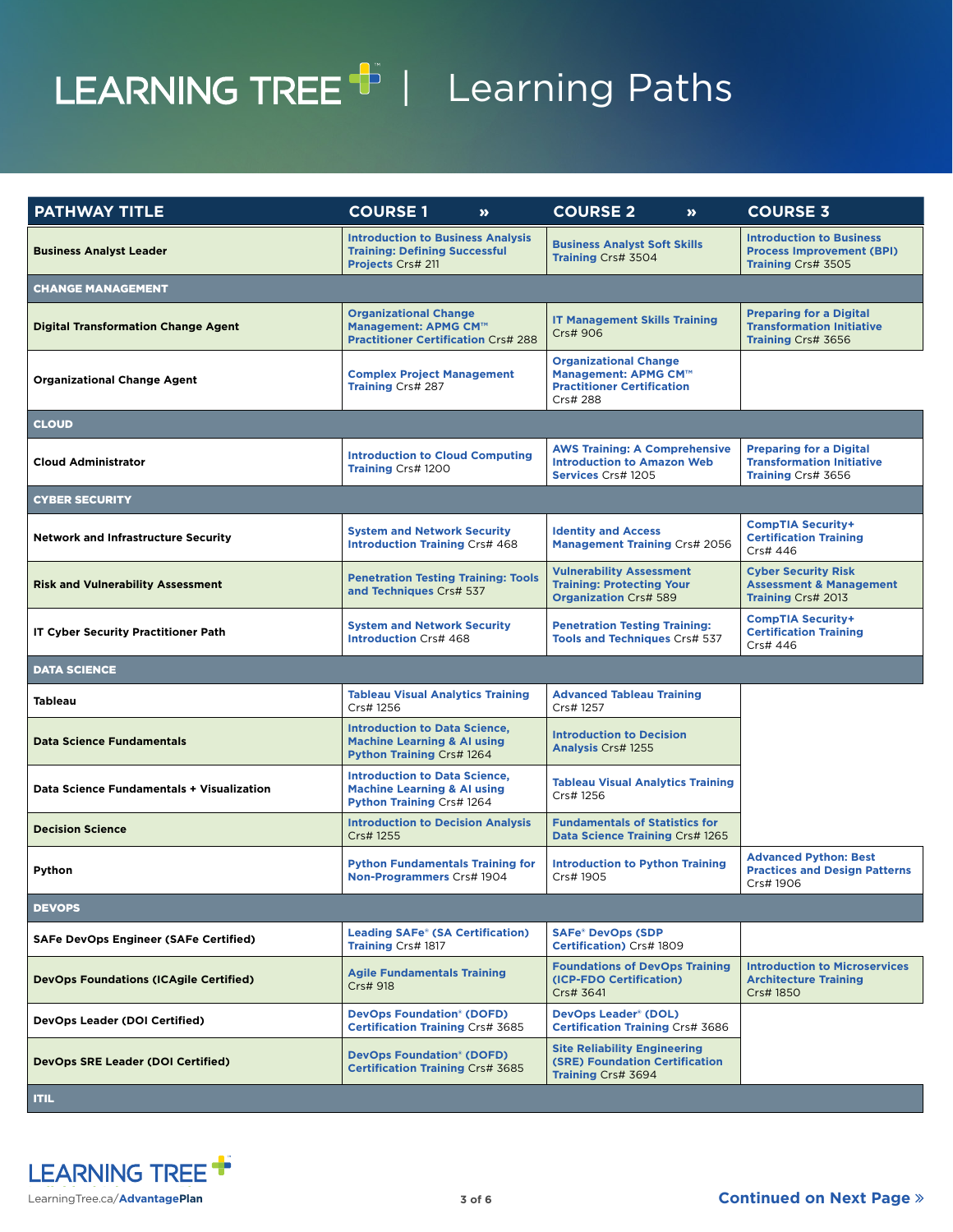# <span id="page-3-0"></span>LEARNING TREE<sup>T</sup> | Learning Paths

| <b>PATHWAY TITLE</b>                        | <b>COURSE 1</b><br>$\boldsymbol{\lambda}$                                                                   | <b>COURSE 2</b><br>$\boldsymbol{\Sigma}$                                                                                | <b>COURSE 3</b>                                                                            |
|---------------------------------------------|-------------------------------------------------------------------------------------------------------------|-------------------------------------------------------------------------------------------------------------------------|--------------------------------------------------------------------------------------------|
| <b>ITIL Managing Professional (Track 1)</b> | <b>ITIL<sup>®</sup> 4 Foundation Training</b><br>Crs# 1199                                                  | <b>ITIL® 4 Specialist: Create, Deliver,</b><br>and Support Training<br>Crs# 1281                                        | <b>ITIL<sup>®</sup> 4 Strategist: Direct, Plan</b><br>and Improve Training<br>Crs# 1282    |
| <b>ITIL Managing Professional (Track 2)</b> | <b>ITIL® 4 Foundation Training</b><br>Crs# 1199                                                             | <b>ITIL<sup>®</sup> 4 Specialist: Drive</b><br><b>Stakeholder Value Training</b><br>Crs# 1283                           | <b>ITIL<sup>®</sup> 4 Specialist: High</b><br><b>Velocity IT Training</b><br>Crs# 1284     |
| <b>ITIL Strategic Leader</b>                | <b>ITIL<sup>®</sup> 4 Foundation Training</b><br>Crs# 1199                                                  | <b>ITIL<sup>®</sup> 4 Strategist: Direct, Plan</b><br>and Improve Training<br>Crs# 1282                                 | <b>ITIL 4 Leader: Digital and IT</b><br><b>Strategy Training</b><br>Crs# 1285              |
| <b>LEADERSHIP</b>                           |                                                                                                             |                                                                                                                         |                                                                                            |
| <b>Foundations 3 Course Path</b>            | <b>Emotional Intelligence Essentials</b><br>Crs# 4666                                                       | <b>Personal Skills Training for</b><br><b>Professional Excellence</b><br>Crs# 297                                       | <b>Communication Skills Training</b><br>Crs# 292                                           |
| <b>Foundations 5 Course Path*</b>           | <b>Emotional Intelligence Essentials</b><br>Crs# 4666                                                       | <b>Personal Skills Training for</b><br><b>Professional Excellence</b><br>Crs# 297                                       | <b>Communication Skills Training</b><br>Crs# 292                                           |
| <b>Mastery 3 Course Path</b>                | <b>Emotional Intelligence Training</b><br>Crs# 3411                                                         | <b>Influencing Skills Training:</b><br><b>Getting Results without Direct</b><br><b>Authority Crs# 294</b>               | <b>Developing Your Leadership</b><br><b>Voice for Presence and Impact</b><br>Crs# 3405     |
| Mastery 5 Course Path*                      | <b>Emotional Intelligence Training</b><br>Crs# 3411                                                         | <b>Influencing Skills Training:</b><br><b>Getting Results without Direct</b><br><b>Authority Crs# 294</b>               | <b>Developing Your Leadership</b><br><b>Voice for Presence and Impact</b><br>Crs# 3405     |
| <b>Leading Teams Course Path</b>            | <b>21st Century Leadership Training:</b><br><b>Inspiring Excellence and</b><br><b>Engagement Crs# 3311</b>  | <b>Project Manager Leadership</b><br><b>Training: Building and Leading</b><br><b>High-Performance Teams</b><br>Crs# 346 | <b>Leading and Managing Virtual</b><br><b>Teams Training Crs# 275</b>                      |
| <b>Communications Course Path</b>           | <b>Communication Skills Training</b><br>Crs# 292                                                            | <b>Developing Your Leadership</b><br><b>Voice for Presence and Impact</b><br>Crs# 3405                                  | <b>Assertive Communication</b><br><b>Skills Training Crs# 244</b>                          |
| Women In Leadership Path                    | <b>Diversity in the Workplace</b><br><b>Training: Building Bridges of</b><br><b>Understanding Crs# 3309</b> | <b>Women's Leadership Training:</b><br><b>Executive Transformational</b><br>Leadership Crs# 3472                        |                                                                                            |
| <b>LINUX</b>                                |                                                                                                             |                                                                                                                         |                                                                                            |
| Linux                                       | <b>Introduction to Linux Training</b><br>Crs# 143                                                           | <b>Linux Administration and</b><br><b>Support Training</b><br>Crs# 144                                                  |                                                                                            |
| <b>Linux Administrator</b>                  | <b>Introduction to Linux Training</b><br>Crs# 143                                                           | <b>Linux Administration and</b><br><b>Support Training Crs# 144</b>                                                     | <b>Linux and UNIX Tools and</b><br><b>Utilities Training Crs# 396</b>                      |
| <b>MICROSERVICES</b>                        |                                                                                                             |                                                                                                                         |                                                                                            |
| <b>Containers and Microservices</b>         | <b>Introduction to Microservices</b><br><b>Architecture Training Crs# 1850</b>                              | <b>Introduction to Kubernetes</b><br>Training Crs# 3658                                                                 | <b>Introduction to Docker</b><br>Training Crs# 3659                                        |
| <b>MICROSOFT</b>                            |                                                                                                             |                                                                                                                         |                                                                                            |
| <b>Excel Power User</b>                     | <b>Introduction to Microsoft Excel</b><br>Crs# 1361                                                         | <b>Excel Data Analysis Training</b><br>Crs# 195                                                                         | <b>Designing Data Models in</b><br><b>Excel for Power BI Reports</b><br>Training Crs# 1362 |
| <b>Azure Data Scientist</b>                 | <b>Microsoft Azure Fundamentals</b><br>Training (AZ-900T00) Crs# 8566                                       | <b>Designing and Implementing a</b><br><b>Data Science Solution on Azure</b><br>(DP-100) Crs# 8532                      |                                                                                            |
| Azure Al                                    | <b>Microsoft Azure Fundamentals</b><br>Training (AZ-900T00)<br>Crs# 8566                                    | <b>Designing and Implementing</b><br>a Microsoft Azure AI Solution<br>Training (AI-102) Crs# 8589                       |                                                                                            |

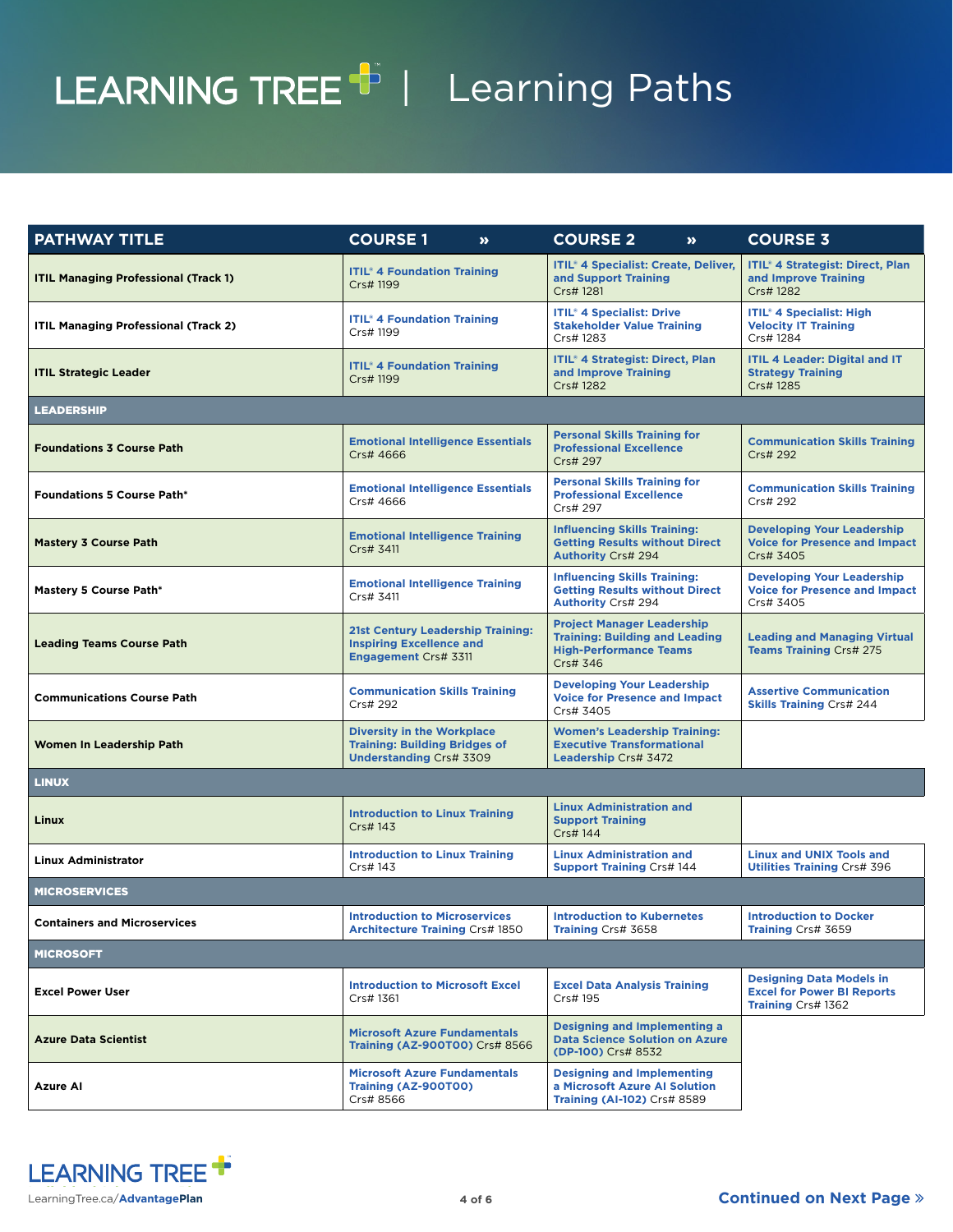## <span id="page-4-0"></span>LEARNING TREE<sup>+</sup> | Learning Paths

| <b>PATHWAY TITLE</b>                                | <b>COURSE1</b><br>$\boldsymbol{\Sigma}$                                                                     | <b>COURSE 2</b><br>$\boldsymbol{\Sigma}$                                                                               | <b>COURSE 3</b>                                                                                                         |
|-----------------------------------------------------|-------------------------------------------------------------------------------------------------------------|------------------------------------------------------------------------------------------------------------------------|-------------------------------------------------------------------------------------------------------------------------|
| <b>Microsoft Teams</b>                              | <b>Collaborating in MS Teams: A</b><br>Hands-On Approach Crs# 4618                                          | <b>Managing Microsoft Teams</b><br><b>Training (MS-700) Crs# 8567</b>                                                  |                                                                                                                         |
| <b>Microsoft 365 Security Administrator</b>         | <b>Microsoft 365 Fundamentals (MS-</b><br>900) Crs# 8537                                                    | <b>Microsoft 365 Security</b><br><b>Administrator (MS-500)</b><br>Crs# 8528                                            |                                                                                                                         |
| <b>NETWORKING</b>                                   |                                                                                                             |                                                                                                                        |                                                                                                                         |
| <b>Network Administrator</b>                        | <b>Introduction to Networking</b><br>Training Crs# 450                                                      | <b>Network Configuration and</b><br><b>Troubleshooting Training</b><br>Crs# 451                                        | <b>CompTIA Network+</b><br><b>Certification Training</b><br>Crs# 2708                                                   |
| <b>POWER BI</b>                                     |                                                                                                             |                                                                                                                        |                                                                                                                         |
| Power BI                                            | <b>Introduction to Power BI Training</b><br>Crs# 1360                                                       | <b>Analyzing Data with Power BI</b><br>Training (DA-100) Crs# 8574                                                     | <b>Power BI: Hands-On Reports</b><br>and Dashboards Training<br>Crs# 1232                                               |
| <b>Impactful Reporting with Power BI</b>            | <b>Introduction to Power BI Training</b><br>Crs# 1360                                                       | <b>Power BI: Hands-On Reports and</b><br><b>Dashboards Training</b><br>Crs# 1232                                       | <b>Introduction to DAX for Power</b><br><b>BI</b> Crs# 1365                                                             |
| <b>PROGRAMMING</b>                                  |                                                                                                             |                                                                                                                        |                                                                                                                         |
| .NET                                                | <b>Programming with Visual Basic</b><br><b>NET Training Crs# 503</b>                                        | <b>NET Best Practices and Design</b><br>Patterns Training Crs# 511                                                     |                                                                                                                         |
| <b>Java Programming</b>                             | <b>Introduction to Java Programming</b><br>Training Crs# 471                                                | <b>Java Best Practices and Design</b><br>Patterns Training Crs# 516                                                    | <b>Building Modern Java</b><br><b>Enterprise Apps: JPA, EJB3, &amp;</b><br><b>JSF Training Crs# 936</b>                 |
| <b>PROJECT MANAGEMENT</b>                           |                                                                                                             |                                                                                                                        |                                                                                                                         |
| <b>Certified Agile Project Manager (PMP)</b>        | <b>Introduction to Project</b><br><b>Management Training Crs# 296</b>                                       | <b>PMI<sup>®</sup> Authorized PMP<sup>®</sup> Exam</b><br>Prep Crs# 276                                                | <b>Agile Fundamentals Training</b><br>Crs# 918                                                                          |
| <b>Program Manager</b>                              | <b>Program Management Training:</b><br><b>Essential Skills for Your Program</b><br><b>Success Crs# 3611</b> | <b>Risk Management for Projects,</b><br><b>Programs and Operations</b><br>Crs# 286                                     |                                                                                                                         |
| <b>Project Leader</b>                               | <b>Introduction to Project</b><br>Management Training Crs# 296                                              | <b>Complex Project Management</b><br>Training Crs# 287                                                                 | <b>Project Manager Leadership</b><br><b>Training: Building and Leading</b><br><b>High-Performance Teams</b><br>Crs# 346 |
| <b>Project Management Office (PMO) Professional</b> | <b>Introduction to Project</b><br><b>Management Training Crs# 296</b>                                       | <b>Building and Evolving a Project</b><br><b>Management Office (PMO)</b><br>Training Crs# 3610                         | <b>Strategic Thinking Training for</b><br><b>Operational Management</b><br>Crs# 3310                                    |
| <b>Project Management Risk Professional</b>         | <b>Introduction to Project</b><br><b>Management Training Crs# 296</b>                                       | <b>Complex Project Management</b><br>Training Crs# 287                                                                 | <b>Risk Management for Projects,</b><br><b>Programs and Operations</b><br>Crs# 286                                      |
| <b>Project Manager</b>                              | <b>Introduction to Project</b><br><b>Management Training Crs# 296</b>                                       | <b>Complex Project Management</b><br><b>Training Crs# 287</b>                                                          |                                                                                                                         |
| <b>Project Manager (PMP Certified)</b>              | <b>Introduction to Project</b><br><b>Management Training Crs# 296</b>                                       | <b>PMI</b> * Authorized PMP <sup>*</sup> Exam<br>Prep Crs# 276                                                         |                                                                                                                         |
| <b>Project Manager (PRINCE2 Certified)</b>          | <b>Introduction to Project</b><br><b>Management Training Crs# 296</b>                                       | <b>PRINCE2<sup>®</sup></b> 6th Edition<br><b>Foundation and Practitioner</b><br><b>Certification Training Crs# 177</b> |                                                                                                                         |
| <b>SHAREPOINT</b>                                   |                                                                                                             |                                                                                                                        |                                                                                                                         |
| <b>SharePoint Power User</b>                        | <b>Introduction to SharePoint 2019</b><br><b>Training</b><br>Crs# 1550                                      | <b>SharePoint 2019 Administration</b><br><b>Training</b><br>Crs# 1551                                                  |                                                                                                                         |